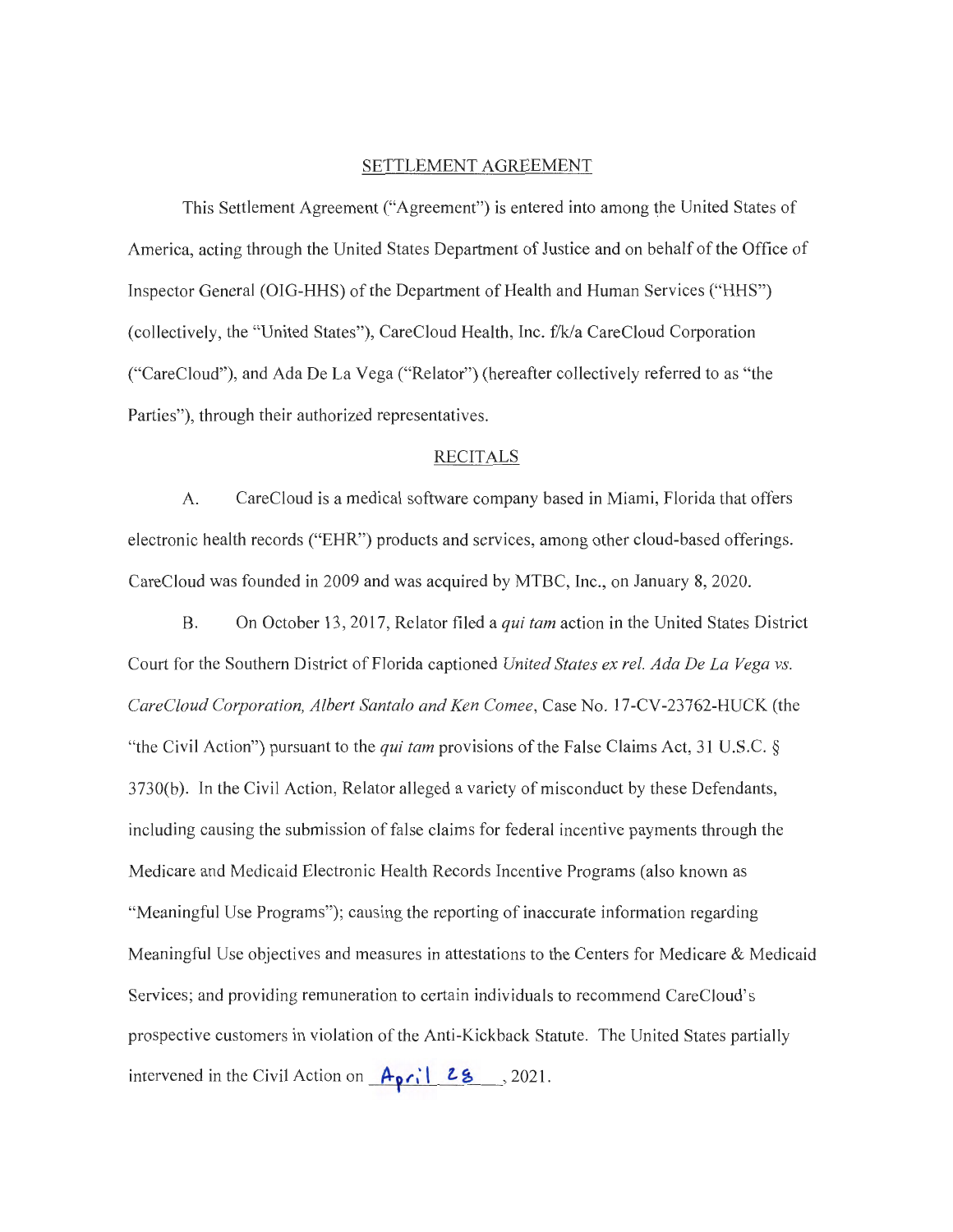C. Under the Health Information Technology for Economic and Clinical Health Act (the "HITECH Act"), the Department of Health and Human Services ("HHS") established the Meaningful Use incentive programs under Medicare and Medicaid for healthcare providers. With the passage of the Medicare Access and CHIP Reauthorization Act of 2015 ("MACRA"), Congress replaced the Medicare Meaningful Use program with the Merit-based Incentive Payment System ("MIPS") for certain types of clinicians.

D. The United States contends that, between January 1, 2012 and March 31, 2017 CareCloud offered and provided, and agreed to provide, illegal remuneration, in cash and in kind, under CareCloud's "Champions Program" in order to generate sales of its EHR products and services, each in violation of the Anti-Kickback Statute, 42 U.S.C. §§ 1320(a)-7(b)(b). The United States contends that such violations of the Anti-Kickback Statute render false under the False Claims Act, 31 U.S.C. § 3729 et seq., and the common law, claims for federal incentive payments under the Meaningful Use and MIPS programs. In particular, the United States contends:

i. Between January 1, 2012 and March 31, 2017, under its "Champions" Program," CareCloud offered and provided its existing clients cash equivalent credits, cash bonuses, and percentage success payments to recommend its EHR products to prospective clients (the "previous version of CareCloud 's Champions Program").

ii. Participants in the previous version of CareCloud's Champions Program executed written agreements prohibiting them from providing negative information about CareCloud's EHR products to prospective CareCloud clients to whom they were paid to serve as references.

iii. Prospective CareCloud clients that were solicited in connection with the previous version of CareCloud's Champions Program were unaware of the remuneration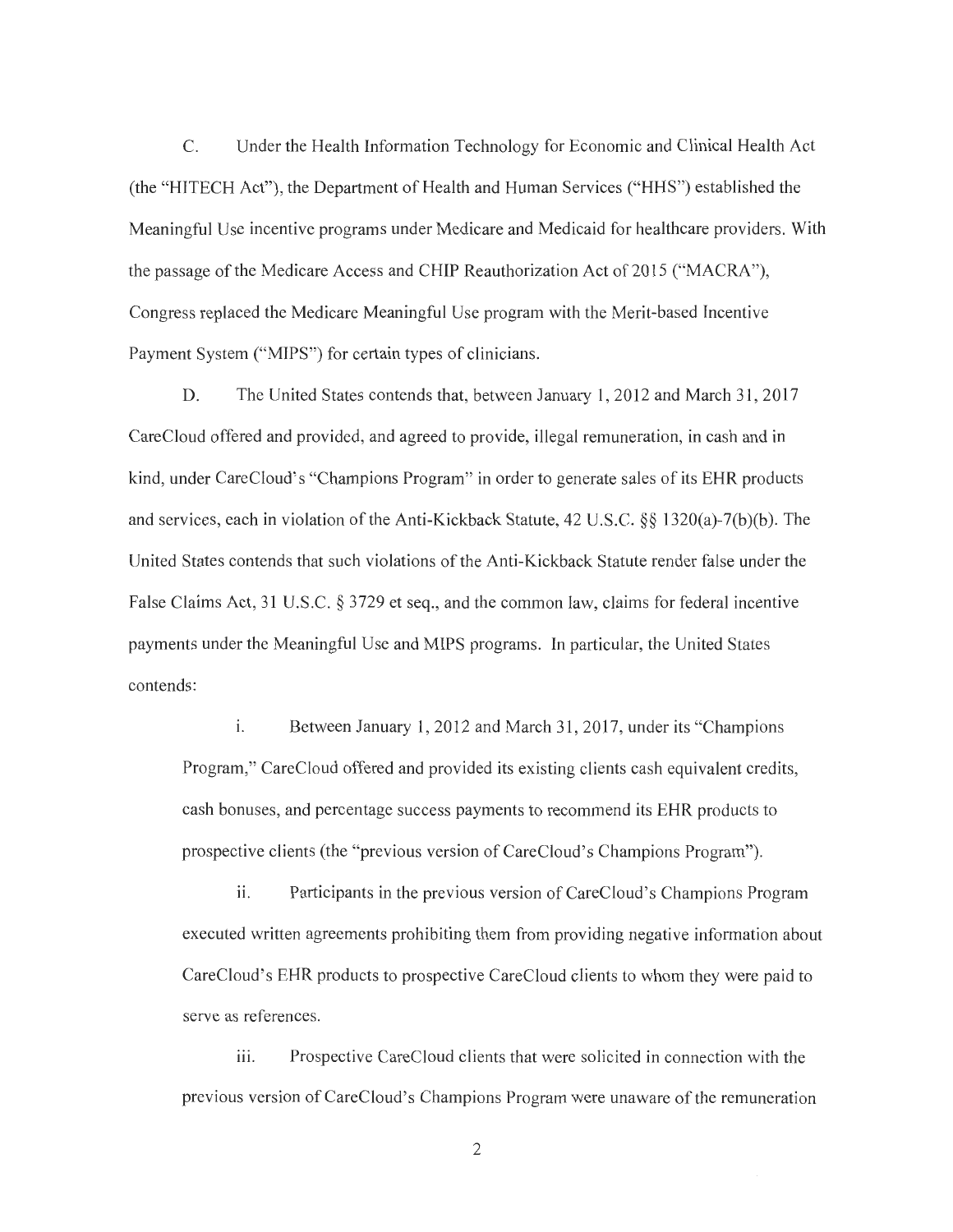CareCloud paid the participants in the previous version of CareCloud's Champions Program or that the information they received from participants in the previous version of CareCloud's Champions Program was limited pursuant to contractual agreement between CareCloud and the participants in the previous version of CareCloud's Champions Program.

The United States' contentions as described in this Recital D, are referred to below as the "Covered Conduct."

E. CareCloud discontinued the previous version of CareCloud 's Champions Program, including all characteristics described in Paragraph D.

F. This Agreement is neither an admission of liability by CareCloud nor a concession by the United States that its claims are not well founded. CareCloud denies the United States' allegations in Paragraph D.

In consideration of the mutual promises and obligations of this Settlement Agreement, the Parties agree, and covenant as follows:

### TERMS AND CONDITIONS

l. CareCloud shall pay to the United States \$3,806,966.70 (the "Settlement Amount"). CareCloud shall pay the Settlement Amount no later than 10 calendar days after the Effective Date of this Agreement by electronic funds transfer pursuant to written instructions provided by the Office of the United States Attorney for the Southern District of Florida. Of the Settlement Amount, \$1 ,464,217.96 is restitution to the United States.

2. CareCloud shall pay to Relator \$405,000.000 for attorneys' fees, expenses and costs no later than 10 calendar days after the Effective Date of this Agreement by electronic funds transfer pursuant to written instructions provided by Relator.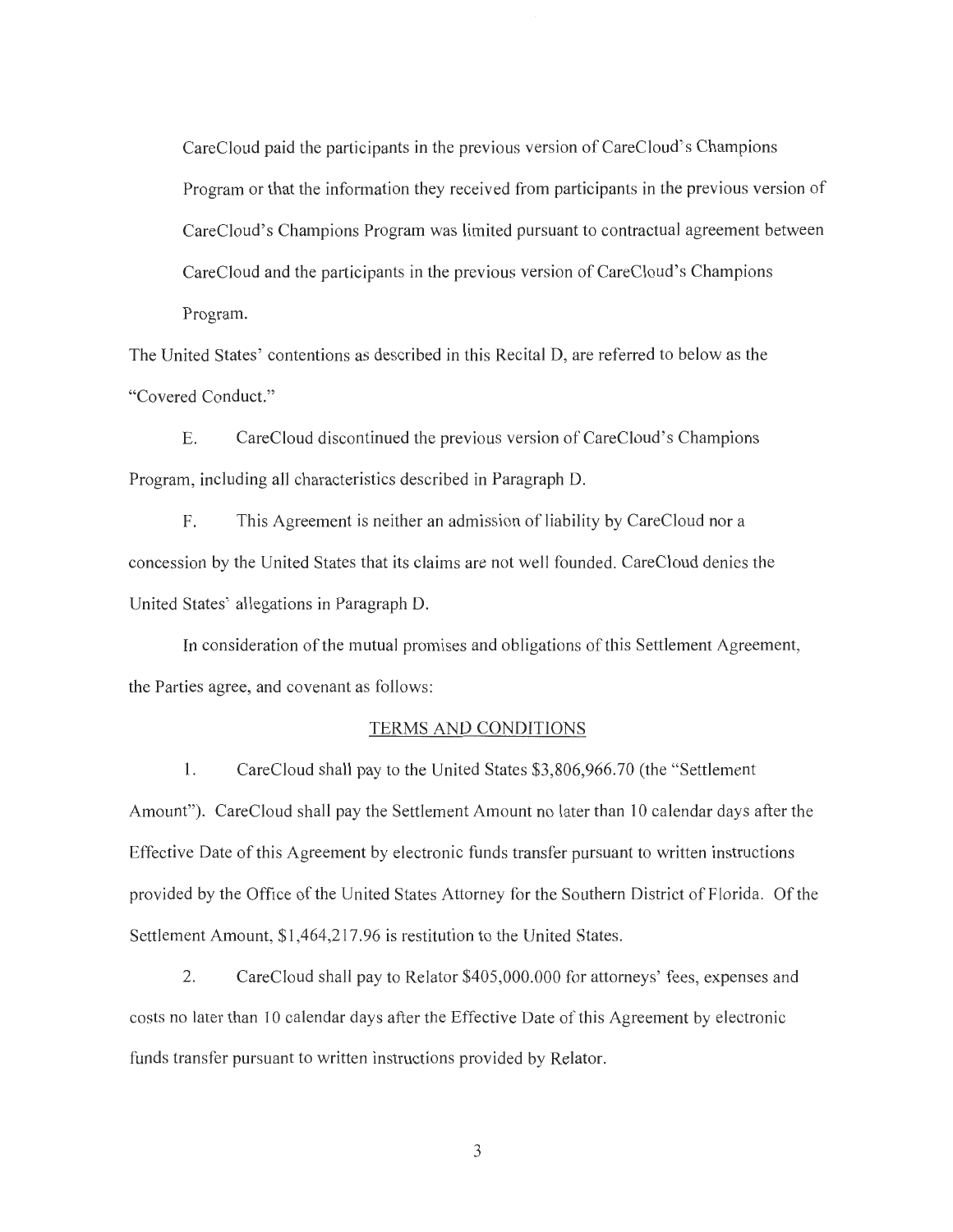3. Conditioned upon the United States receiving the Settlement Amount from CareCloud and as soon as feasibly possible after receipt, the United States shall pay \$803,269.97 to Relator by electronic funds transfer (the "Relator's Share").

4. Subject to the exceptions in Paragraph 6 (concerning reserved claims) below, and upon the United States' receipt of the Settlement Amount, the United States releases CareCloud, together with its current and former parent corporations; direct and indirect subsidiaries; brother and sister corporations; divisions, current or former corporate owners; and the corporate successors and assigns of any of them, from any civil or administrative monetary claim the United States has for the Covered Conduct under the False Claims Act, 31 U.S.C. §§ 3729-3733; the Civil Monetary Penalties Law, 42 U.S.C. § l 320a-7a; the Program Fraud Civil Remedies Act, 31 U.S.C. §§ 3801-3812; or the common law theories of payment by mistake, unjust enrichment and fraud.

5. Subject to the exceptions in Paragraph 6 below, and upon (1) the United States' receipt of the Settlement Amount and (2) Relator's receipt of the payment referenced in Paragraph 2 above, Relator, for herself and for her heirs, successors, attorneys, agents, and assigns, releases CareCloud together with its current corporate parent; brother or sister corporations; affiliates, current and former officers, directors and employees; current or former corporate owners, including and as well as the Corporate Parent and the corporate successors and assigns of any of them, from all claims that the Relator has asserted, could have asserted, or may assert in the future against CareCloud, related to the Civil Action, including any civil monetary claim the Relator has on behalf of the United States for the Covered Conduct under the False Claims Act, 31 U.S.C. §§ 3729-3733.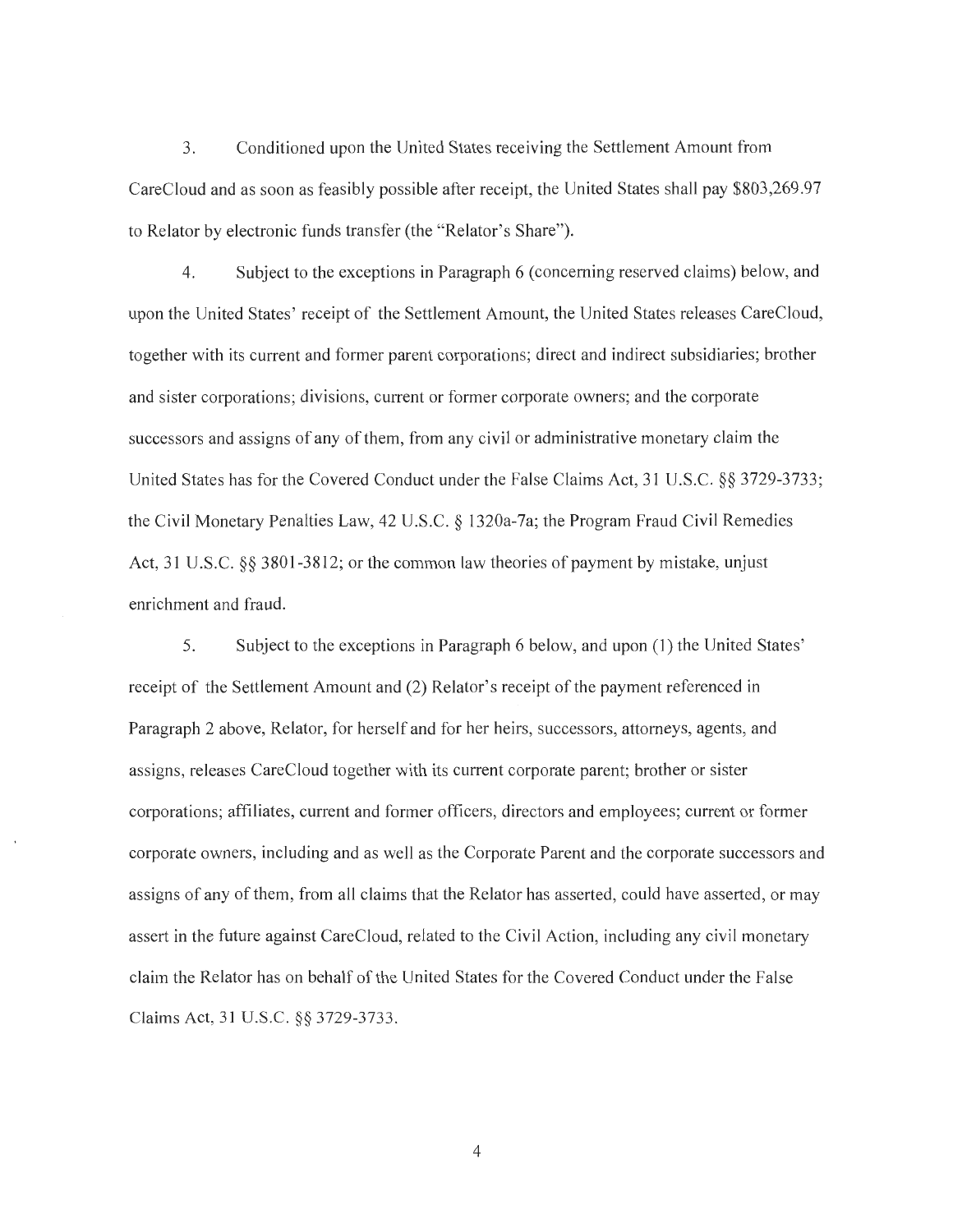6. Notwithstanding the releases given in Paragraph 4 of this Agreement, or any other term of this Agreement, the following claims and rights of the United States are specifically reserved and are not released:

- a. Any liability arising under Title 26, U.S. Code (Internal Revenue Code);
- b. Any criminal liability;
- c. Except as explicitly stated in this Agreement, any administrative liability or enforcement right, including mandatory or permissive exclusion from Federal health care programs;
- d. Any liability to the United States (or its agencies) for any conduct other than the Covered Conduct;
- e. Any liability based upon obligations created by this Agreement;
- f. Any liability of individuals;
- g. Any liability for express or implied warranty claims or other claims for defective or deficient products or services, including quality of goods and services;
- h. Any liability for failure to deliver goods or services due;
- 1. Any liability for personal injury or property damage or for other consequential damages arising from the Covered Conduct.

7. Relator and her heirs, successors, attorneys, agents, and assigns shall not object to this Agreement but agree and confirm that this Agreement is fair, adequate, and reasonable under all the circumstances, pursuant to 31 U.S.C. § 3730(c)(2)(B). Conditioned upon Relator's receipt of the Relator's Share, Relator and her heirs, successors, attorneys, agents and assigns fully and finally release, waive and forever discharge the United States, its agencies, officers, agents, employees and servants from any claims arising from the filing of or from the conduct alleged in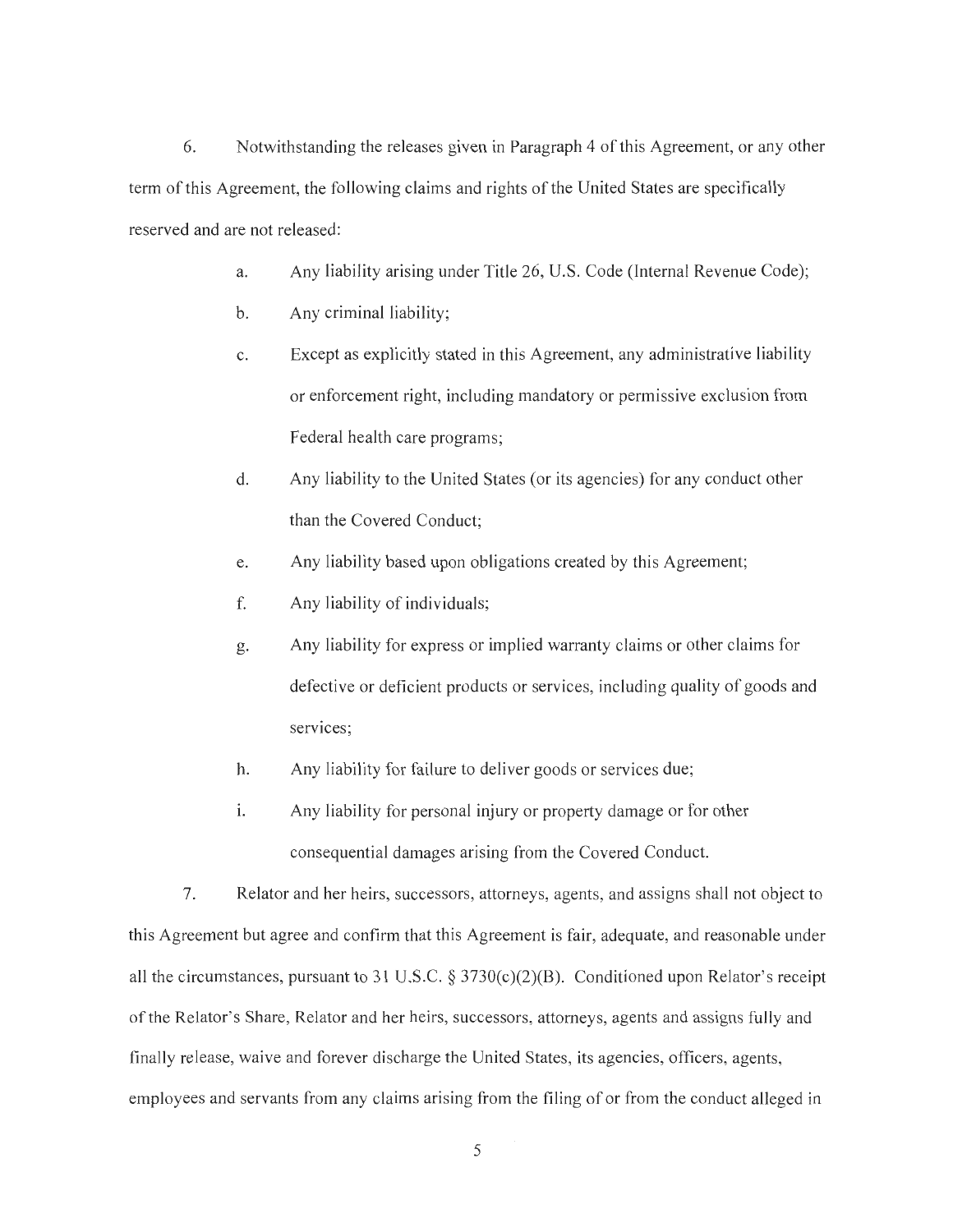the Civil Action, or under 31 U.S.C. § 3730(d) for expenses or attorneys' fees and costs, and from any claims to a share of the proceeds of this Agreement and/or the Civil Action.

8. CareCloud waives and shall not assert any defenses it may have to any criminal prosecution or administrative action relating to the Covered Conduct that may be based in whole or in part on a contention that, under the Double Jeopardy Clause of in the Fifth Amendment of the Constitution, or under the Excessive Fines Clause of the Eighth Amendment of the Constitution, this Agreement bars a remedy sought in such criminal prosecution or administrative action.

9. CareCloud fully and finally releases the United States, its agencies, officers, agents, employees, and servants, from any claims (including attorneys' fees, costs, and expenses of every kind and however denominated) that CareCloud has asserted, could have asserted, or may assert in the future against the United States, its agencies, officers, agents, employees, and servants, related to the Covered Conduct or the United States' investigation or prosecution thereof.

10. CareCloud on behalf of itself and its predecessors, successor, assigns, parents, investors and agents, as well as any of their past or present managers, directors, officers, employees, insurers, and attorneys, fully and finally releases the Relator and her heirs, successors, attorneys and agents from any claims (including attorneys' fees, costs, and expenses of every kind and however denominated) that CareCloud has asserted, could have asserted, or may assert in the future against the Relator, related to the Civil Action and the Relator's or the United States' investigation and prosecution thereof.

11. The Settlement Amount shall not be decreased as a result of the denial of claims for payment now being withheld from payment by any Medicare contractor (e.g., Medicare Administrative Contractor, fiscal intermediary, carrier) or any state payer, related to the Covered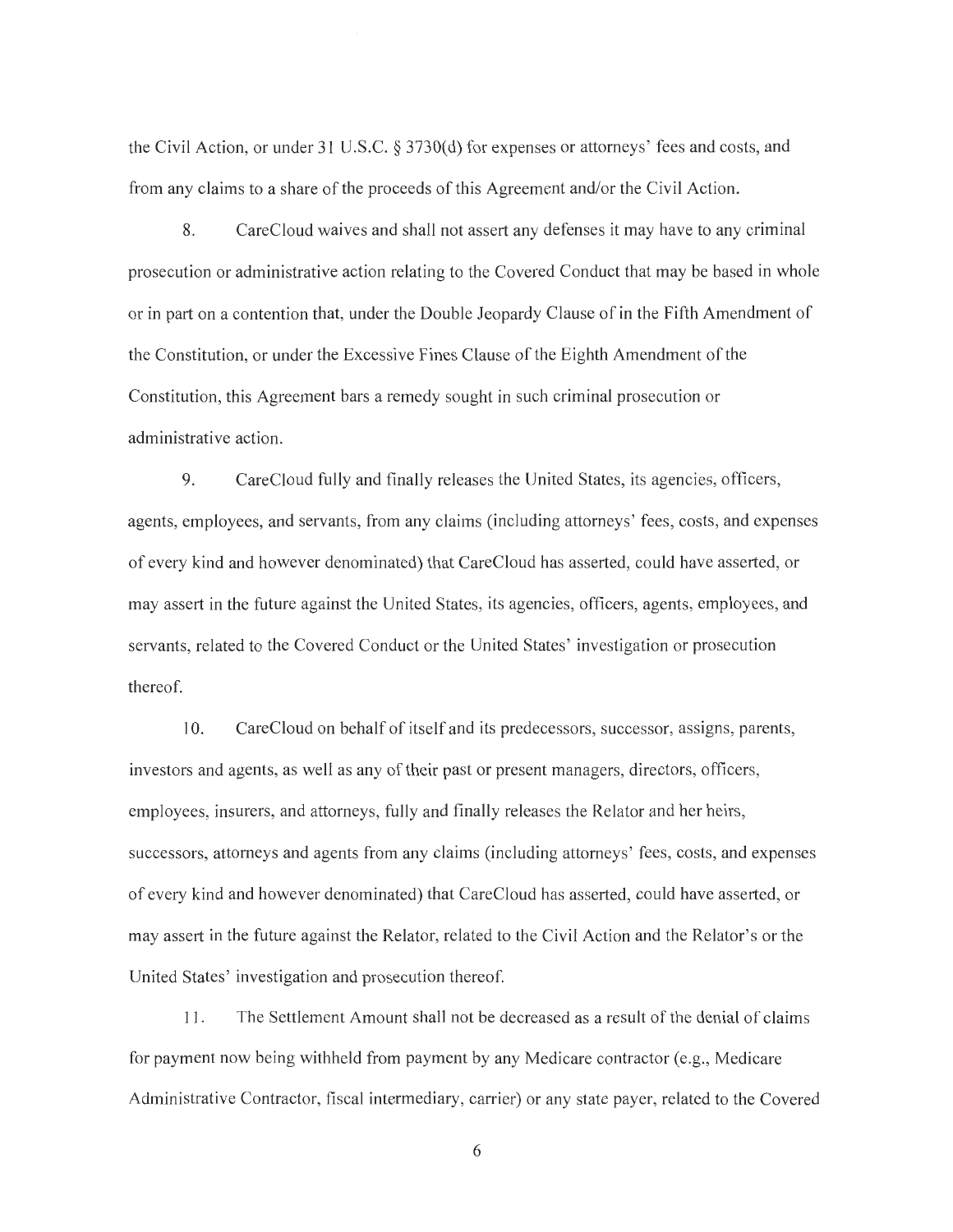Conduct; and CareCloud agrees not to resubmit to any Medicare contractor or any state payer any previously denied claims related to the Covered Conduct, agrees not to appeal any such denials of claims, and agrees to withdraw any such pending appeals.

12. CareCloud agrees to the following:

a. Unallowable Costs Defined: All costs (as defined in the Federal Acquisition Regulation, 48 C.F.R. § 31.205-47; and in Titles XVIII and XIX of the Social Security Act, 42 U.S.C. §§ 1395-1395111 and 1396-1396w-5; and the regulations and official program directives promulgated thereunder) incurred by or on behalf of CareCloud its present or former officers, directors, employees, shareholders, and agents in connection with:

- (1) the matters covered by this Agreement;
- (2) the United States' audit(s) and civil and criminal investigation(s) of the matters covered by this Agreement;
- (3) CareCloud's investigation, defense, and corrective actions undertaken in response to the United States' audit(s) and civil and any criminal investigation(s) in connection with the matters covered by this Agreement (including attorneys' fees);
- (4) the negotiation and performance of this Agreement;
- (5) the payment CareCloud makes to the United States pursuant to this Agreement and any payments that CareCloud may make to Relator, including costs and attorneys' fees

are unallowable costs for government contracting purposes and under the Medicare Program, Medicaid Program, TRICARE Program, and Federal Employees Health Benefits Program (FEHBP) (hereinafter referred to as Unallowable Costs).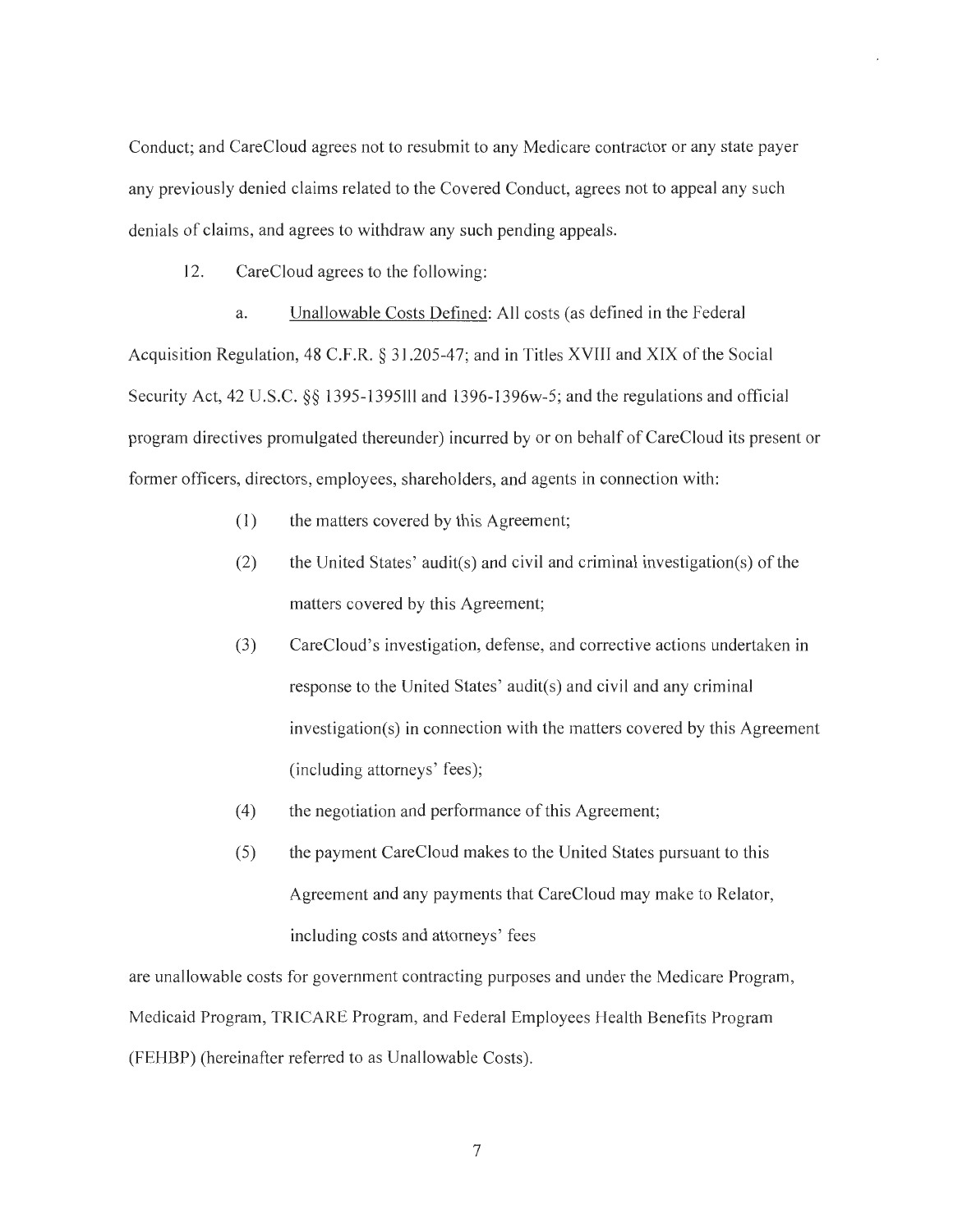b. Future Treatment of Unallowable Costs: Unallowable Costs shall be separately determined and accounted for by CareCloud, and CareCloud shall not charge such Unallowable Costs directly or indirectly to any contracts with the United States or any State Medicaid program, or seek payment for such Unallowable Costs through any cost report, cost statement, information statement, or payment request submitted by CareCloud or any of its subsidiaries or affiliates to the Medicare, Medicaid, TRICARE, or FEHBP Programs.

#### c. Treatment of Unallowable Costs Previously Submitted for Payment:

CareCloud further agrees that within 90 days of the Effective Date of this Agreement it shall identify to applicable Medicare and TRICARE fiscal intermediaries, carriers, and/or contractors, and Medicaid and FEHBP fiscal agents, any Unallowable Costs (as defined in this paragraph) included in payments that CareCloud previously sought from the United States, or any State Medicaid program, including, but not limited to, payments sought in any cost reports, cost statements, information reports, or payment requests already submitted by CareCloud or any of its subsidiaries or affiliates, and shall request, and agree, that such cost reports, cost statements, information reports, or payment requests, even if already settled, be adjusted to account for the effect of the inclusion of the Unallowable Costs. CareCloud agrees that the United States, at a minimum, shall be entitled to recoup from CareCloud any overpayment plus applicable interest and penalties as a result of the inclusion of such Unallowable Costs on previously-submitted cost reports, information reports, cost statements, or requests for payment.

Any payments due after the adjustments have been made shall be paid to the United States pursuant to the direction of the Department of Justice and/or the affected agencies. The United States reserves its rights to disagree with any calculations submitted by CareCloud or any of its subsidiaries or affiliates on the effect of inclusion of Unallowable Costs (as defined in this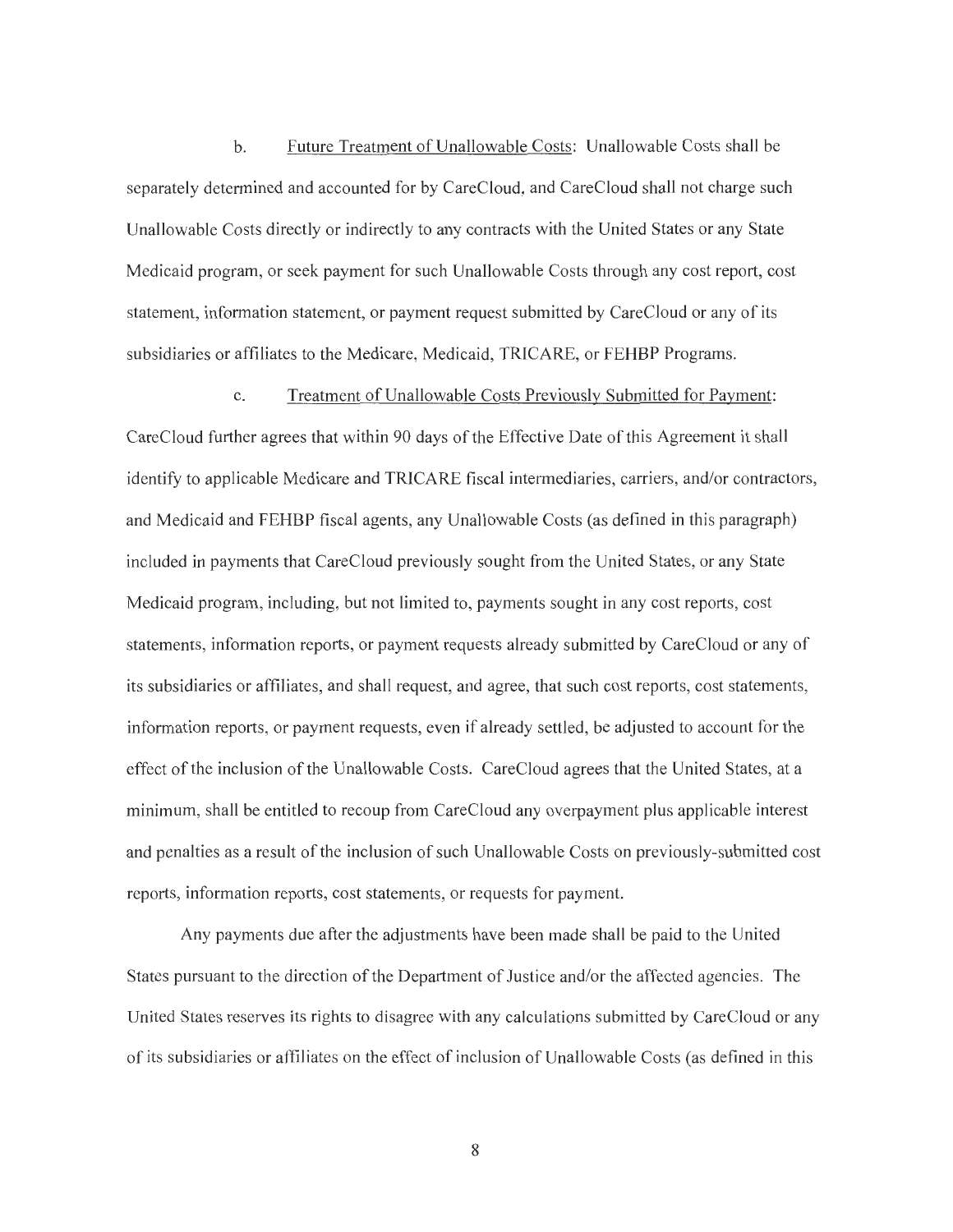paragraph) on CareCloud or any of its subsidiaries or affiliates' cost reports, cost statements, or information reports.

d. Nothing in this Agreement shall constitute a waiver of the rights of the United States to audit, examine, or re-examine CareCloud's books and records to determine that no Unallowable Costs have been claimed in accordance with the provisions of this paragraph.

13. CareCloud agrees to cooperate fully and truthfully with the United States' investigation of individuals and entities not released in this Agreement. Upon reasonable notice, CareCloud shall encourage, and agrees not to impair, the cooperation of its directors, officers, and employees, and shall use its best efforts to make available, and encourage, the cooperation of former directors, officers, and employees for interviews and testimony, consistent with the rights and privileges of such individuals. CareCloud further agrees to furnish to the United States, upon request, complete and unredacted copies of all non-privileged documents, reports, memoranda of interviews, and records in its possession, custody, or control concerning any investigation of the Covered Conduct that it has undertaken, or that has been performed by another on its behalf.

14. This Agreement is intended to be for the benefit of the Parties only. The Parties do not release any claims against any other person or entity, except to the extent provided for in Paragraph 15 (waiver for beneficiaries paragraph), below.

15. CareCloud agrees that it waives and shall not seek payment for any of the health care billings covered by this Agreement from any health care beneficiaries or their parents, sponsors, legally responsible individuals, or third party payors based upon the claims defined as Covered Conduct. Notwithstanding the foregoing, nothing in this Agreement shall limit or prevent CareCloud from seeking payment or reimbursement for the Settlement Amount from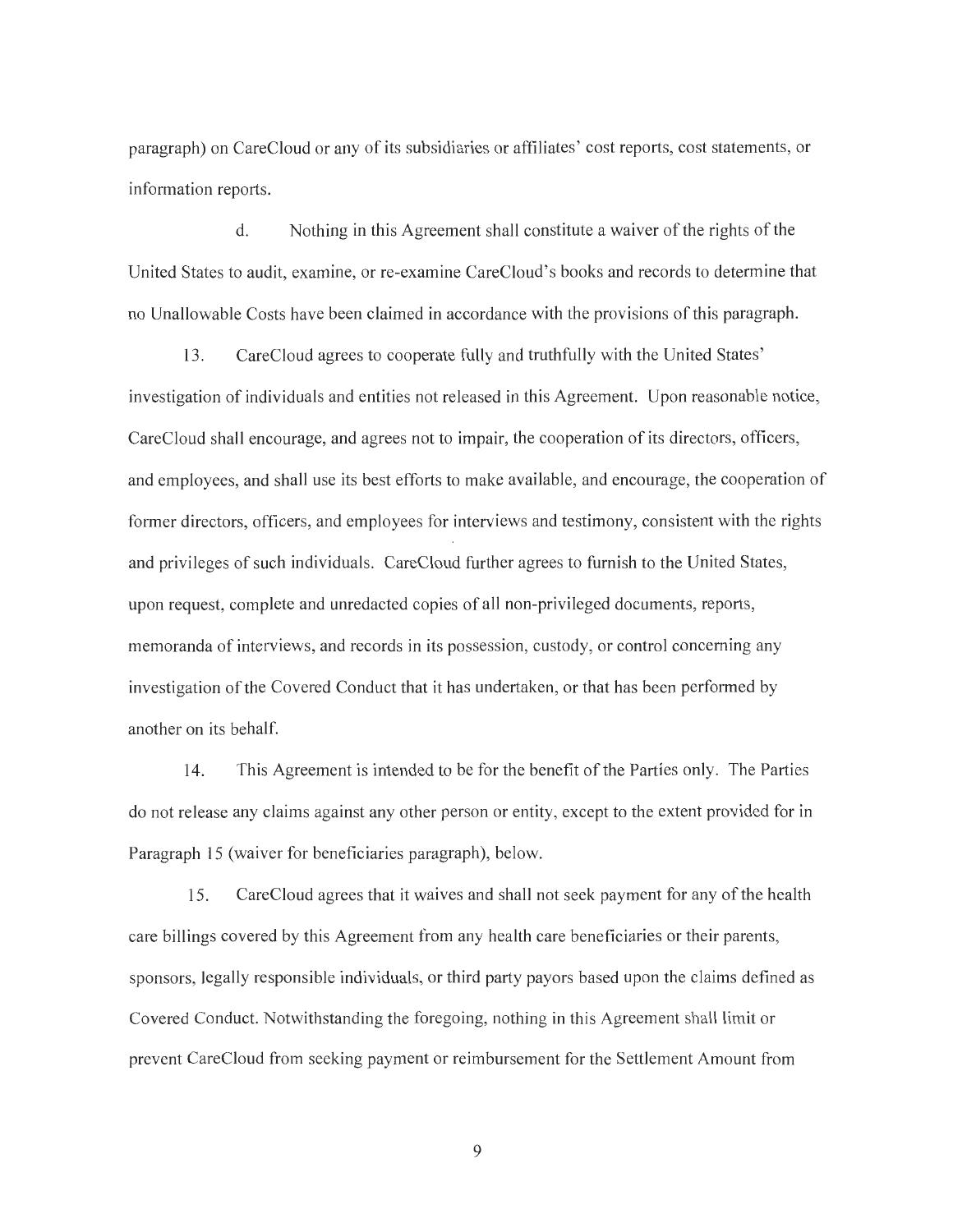other third parties including, but not limited to, commercial insurance carriers ( excluding Medicare and Medicaid managed care organizations), banks, lenders, etc.

16. Upon receipt of the payment described in Paragraphs 1,  $2 \& 3$ , above, the United States and Relator shall promptly sign and file in the Civil Action a Joint Stipulation of Dismissal with Prejudice of the Civil Action pursuant to Rule  $41(a)(1)$  (the "Stipulation of Dismissal").

17. Except as otherwise provided herein, each Party shall bear its own legal and other costs incurred in connection with this matter, including the preparation and performance of this Agreement.

18. Each party and signatory to this Agreement represents that it freely and voluntarily enters into this Agreement without any degree of duress or compulsion.

19. This Agreement is governed by the laws of the United States. The exclusive jurisdiction and venue for any dispute relating to this Agreement is the United States District Court for the Southern District of Florida. For purposes of construing this Agreement, this Agreement shall be deemed to have been drafted by all Parties to this Agreement and shall not, therefore, be construed against any Party for that reason in any subsequent dispute.

20. This Agreement constitutes the complete agreement between the Parties. This Agreement may not be amended except by written consent of the Parties.

21. The undersigned counsel represent and warrant that they are fully authorized to execute this Agreement on behalf of the persons and entities indicated below.

22. This Agreement may be executed in counterparts, each of which constitutes an original and all of which constitute one and the same Agreement.

23. This Agreement is binding on CareCloud's successors, transferees, heirs, and assigns.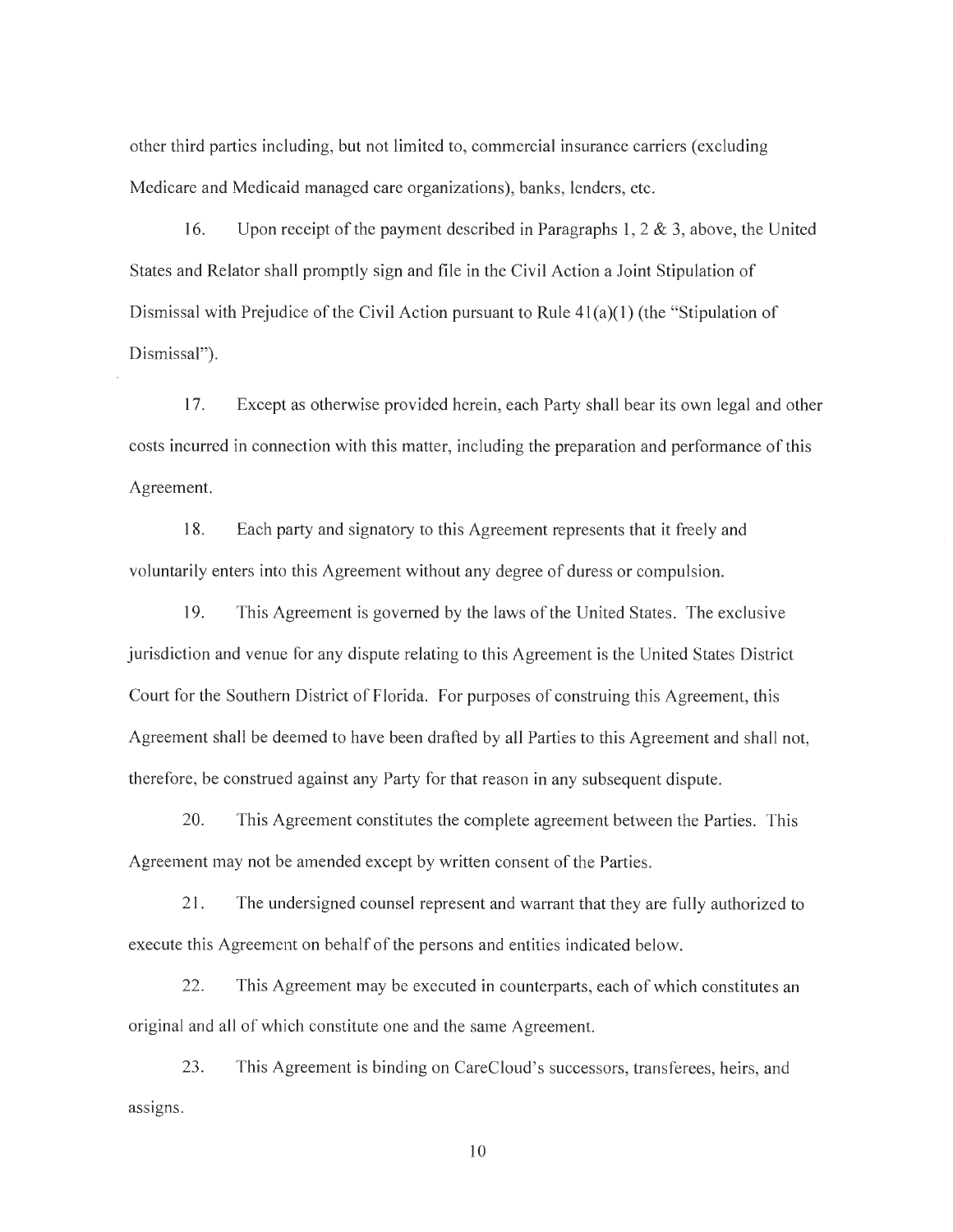24. This Agreement is binding on Relator's successors, transferees, heirs, and assigns.

25. All Parties consent to the United States' disclosure of this Agreement, and information about this Agreement, to the public.

26. This Agreement is effective on the date of signature of the last signatory to the Agreement (the "Effective Date" of this Agreement). Facsimiles and electronic transmissions of signatures shall constitute acceptable, binding signatures for purposes of this Agreement.

[Signatures on Following Pages]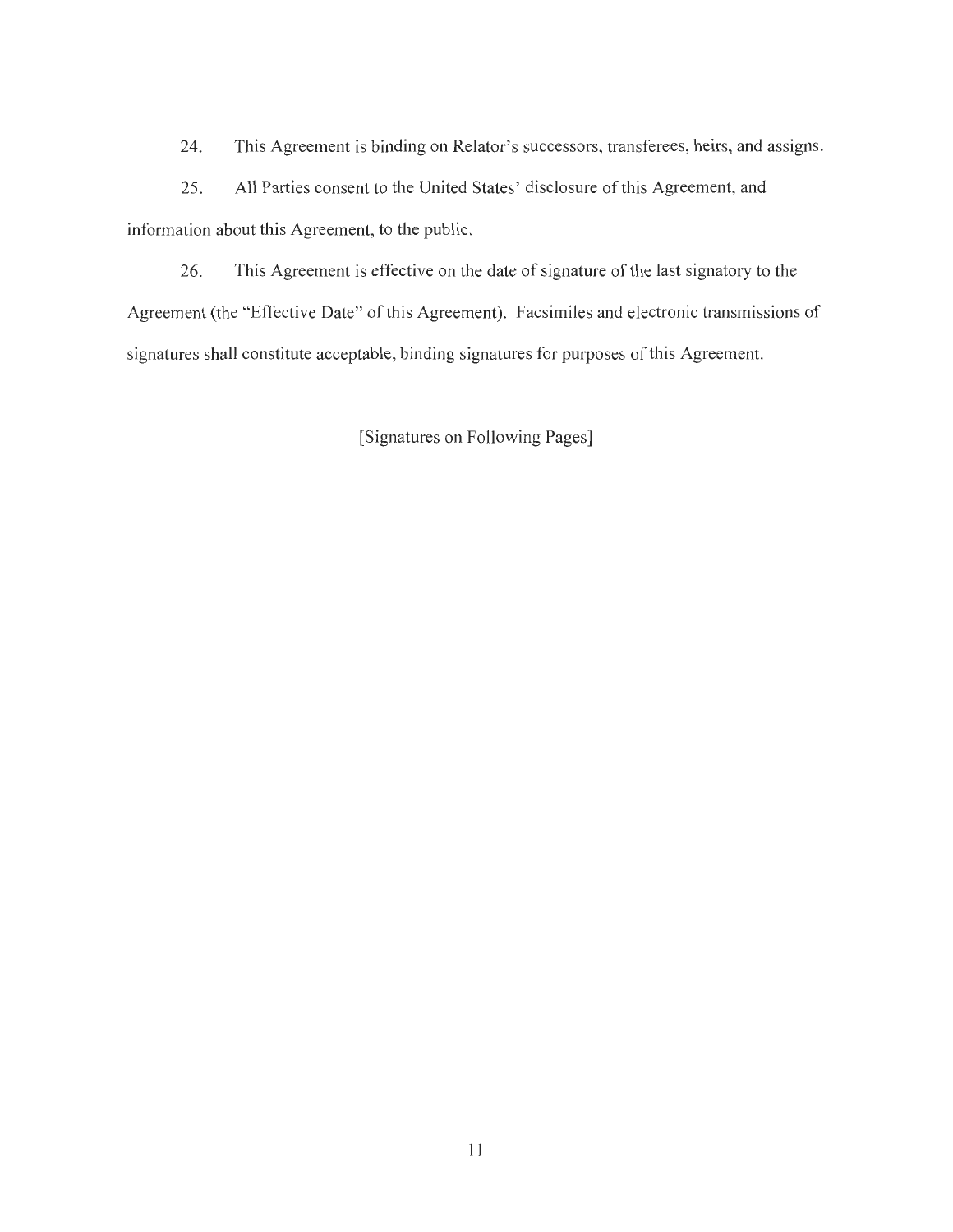## **THE UNITED STATES OF AMERICA**

DATED:  $\frac{1}{2\tau/2}$ , BY:

**MATTHEW J. FEPLEY** Assistant United States Attorney United States Attorney's Office Southern District of Florida

 $D$ ATED:  $\frac{\partial 4}{\partial 1}$   $\frac{1}{2}$   $\frac{1}{2}$   $\frac{1}{2}$   $\frac{1}{2}$   $\frac{1}{2}$ 

 $Q$ <sup>is  $q$ </sup> M  $R$ 

Assistant Inspector General for Legal Affairs Office of Counsel to the Inspector General Office of Inspector General United States Department of Health and Human Services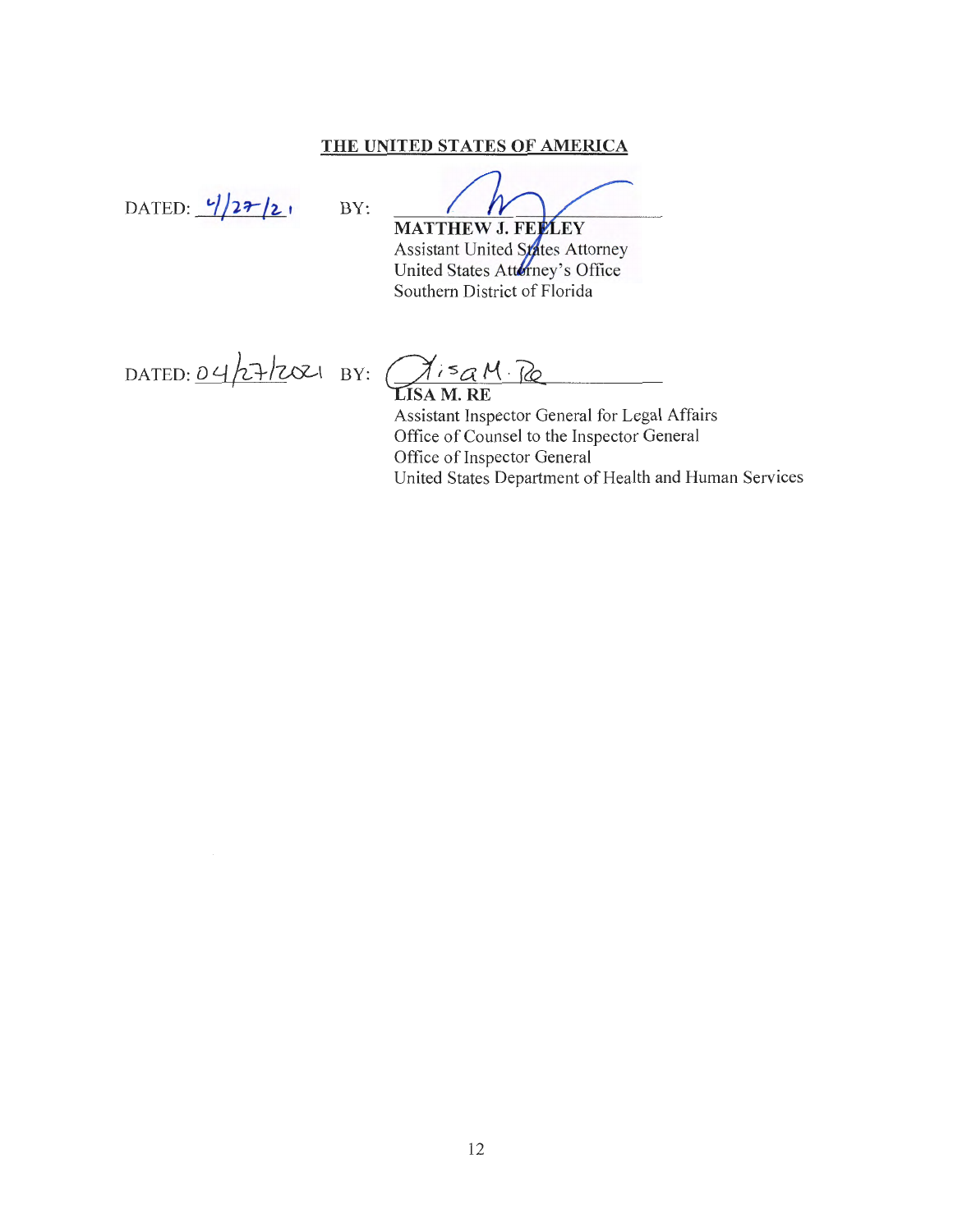# DEFENDANT CARECLOUD HEALTH. INC. F/K/A CARECLOUD CORPORATION

DATED: **b4 28 2021** BY:

FIKIA CARECLOUD CORPORATI<br>LALTH, INC. FIKIA

oud Health, LOUD CORPORATION

DATED:  $4|28/202|$ 

BY:

Chese fersaunt (a

**SEPH A. DEMARIA SUSANNE CALABRESE FOX ROTHSCHILD LLP**  Counsel for CareCloud Health, Inc., f/k/a CareCloudCorporation